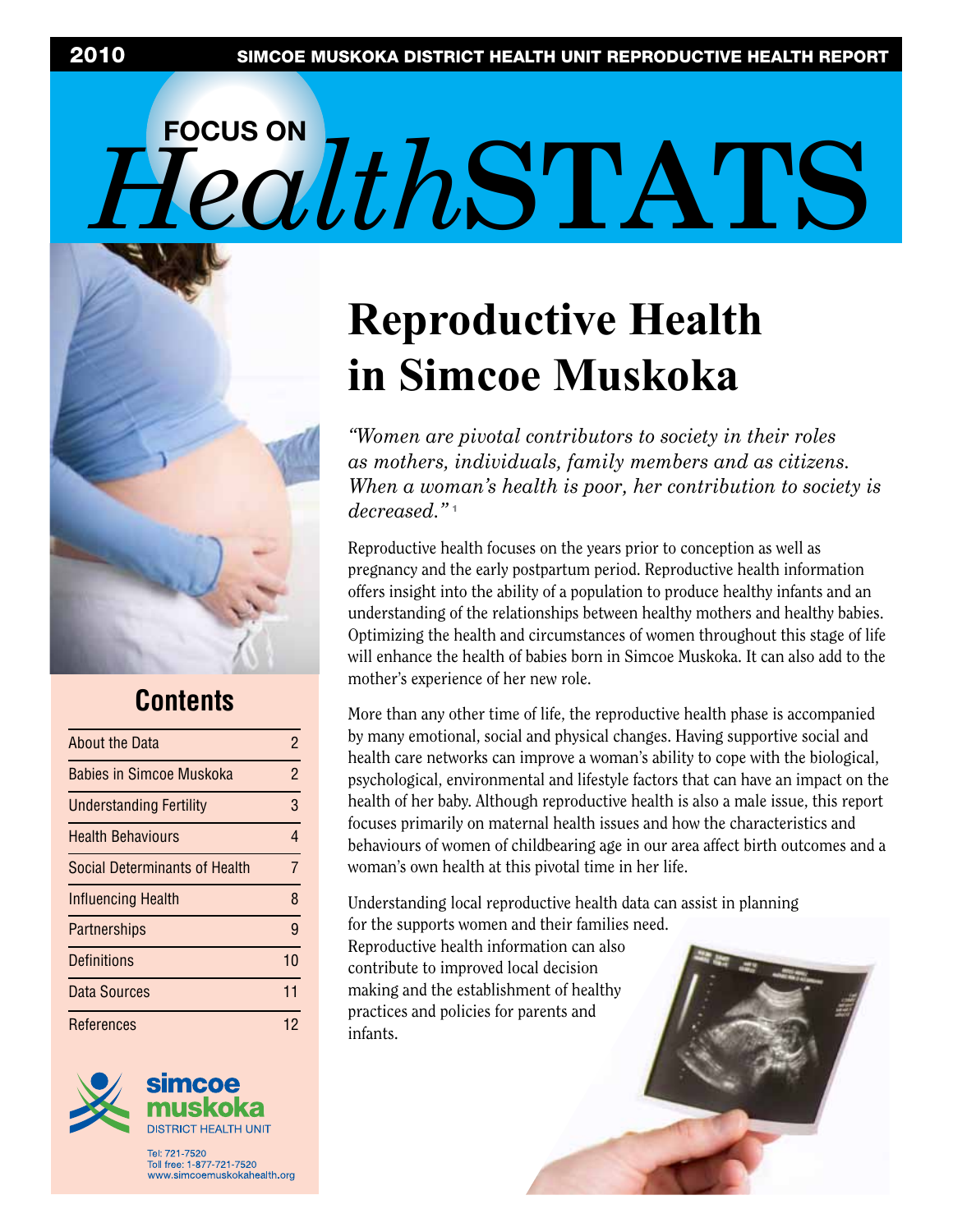### **About the Data**

The data included in this report are from a variety of sources and are the most recent available at the time of writing. Provincial comparisons are provided where possible. It is important to note that 3% of people living in Simcoe Muskoka report French as their mother tongue.<sup>2</sup> The same percentage of the Simcoe Muskoka population identify themselves with at least one Aboriginal group.<sup>2</sup> Studies have shown that these populations differ from the general population with respect to certain health indicators, however there are no data focused on these populations in Simcoe Muskoka, thus it is not known whether the content of this report can be generalized to them as a whole.

# **A Brief Overview of Babies in Simcoe Muskoka**

In Simcoe Muskoka, between 4,400 and 4,900 babies have been born in each of the past 10 years.<sup>3</sup> The majority of these newborns are within a healthy range for birth weight, size and gestational age. Similar trends have been seen across Ontario.<sup>3</sup> The low birth weight (between 500 grams and 2,499 grams or 1 lb 2 oz and 5 lbs 8 oz) rate for babies born in Simcoe Muskoka has varied between 4.4% and 5.9% from 1986 to 2006.<sup>3</sup> The majority of babies are born within the normal gestational period of 37 to 42 weeks. Preterm birth rates (born before 37 weeks

gestation) for live births in Simcoe Muskoka has increased from 5.2% and 7.9% between 1986 and 2006.<sup>3</sup> This may be associated with increased rates of obstetric intervention (i.e. medically indicated labour induction and Caesarean delivery) and multiple births, as well as the health, behavioural and social circumstances of the mother.<sup>4</sup> Post-term birth rates (born after 42 weeks gestation) decreased from 9.1% to 0.4% in the same time

period. This may be associated with better management of post-term pregnancy either through inducing labour electively at 41 to 42 weeks or fetal monitoring while awaiting the onset of spontaneous labour.<sup>5</sup>

The term congenital anomaly refers to any physiological or structural abnormality that is present at the time of birth. The rate of one kind of congenital anomaly, neural tube defects (NTDs), is noteworthy because it has been influenced by public health policy. In Simcoe Muskoka and Ontario this rate decreased from approximately 20 NTDs per 10,000 live births in 1974 to fewer than five in 2007.<sup>6</sup> This decrease can be partly attributed to the mandatory fortification of a variety of cereal products with folic acid that began across Canada in 1998.<sup>7</sup>

Finally, the infant mortality rate is very low. The number of infant deaths per 1,000 live births per year has decreased from 9.3 to 4.2 in Simcoe Muskoka between 1986 and 2005. This follows the provincial trend.8;9

SIMCOE MUSKOKA DISTRICT HEALTH UNIT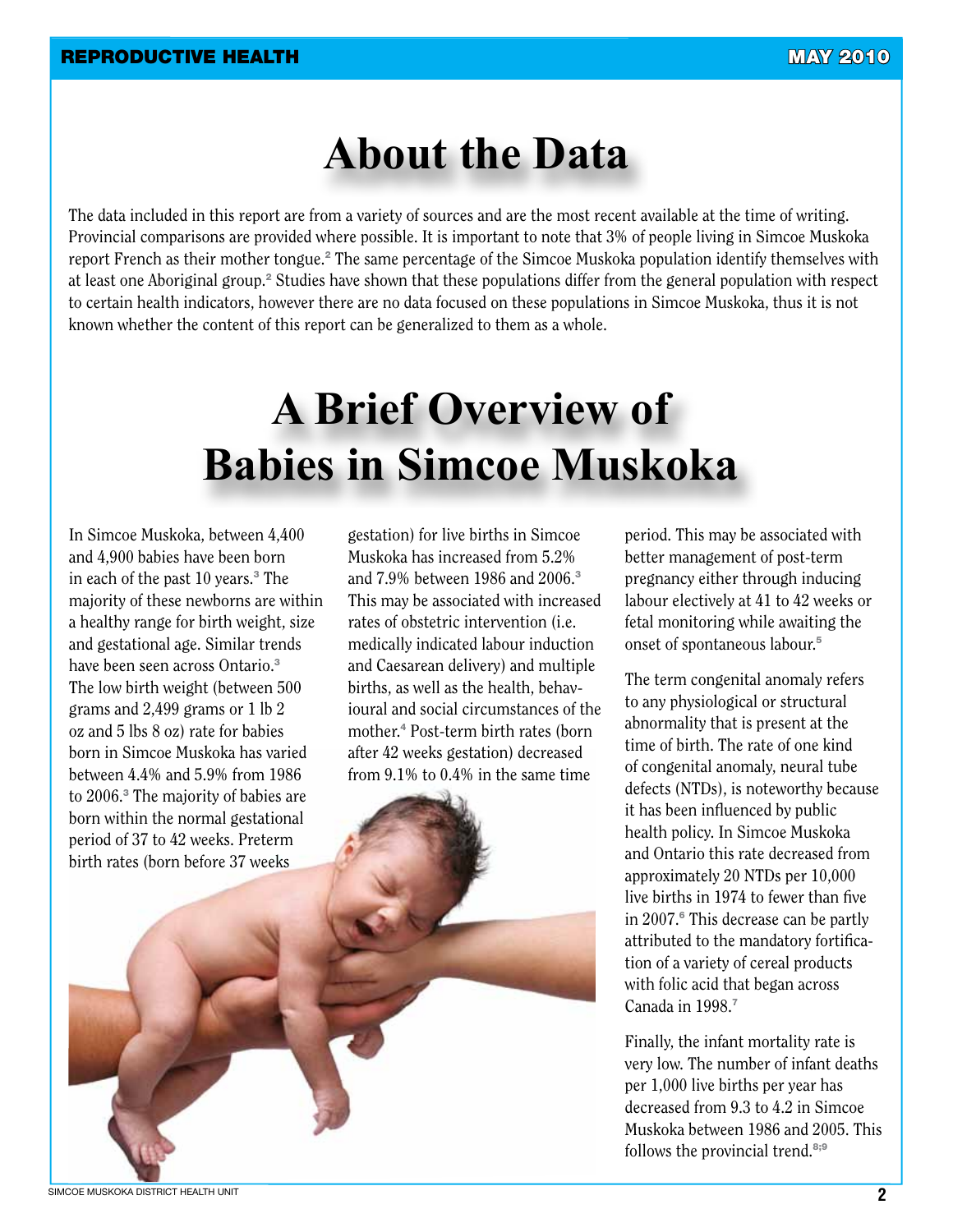## **Understanding Fertility**

In general, women of reproductive age (15 to 49 years) in Simcoe Muskoka are having fewer babies and at an older age. This is a trend seen across Ontario and is evident in three types of fertility rate measurements.

The general fertility rate (the number of live births per 1,000 women of reproductive age per year) in Ontario and Simcoe Muskoka has been decreasing since the early 1990s. The general fertility rate was approximately 55 live births per 1,000 women of reproductive age in 1986. This decreased to 40 per 1,000 in 2006.3;8

The total fertility rate (the average number of children born per woman during her reproductive years) has also been decreasing. This is a trend seen in most developed countries over the past few decades, including Canada. Between 1986 and 2006, the total fertility rate in Simcoe Muskoka reached a high of 1.99 children per women (1990), a low of 1.53 (2000) and ending at a rate of 1.65 in 2006.3;8 A rate of approximately 2.1 is required in developed countries to replace the population without any migration.

The age-specific fertility rates show the differences in fertility among age groups. Since 1986, in Simcoe Muskoka and Ontario, there has been an overall trend toward increasing maternal age. The graph below illustrates the almost 50% decrease in fertility rates in Simcoe Muskoka from 1986 to 2006 among 20 to 24-year-olds and a more than doubling of fertility rates among 35 to 39-yearolds (from 18 to 38 live births per  $1,000$  women).<sup>3;8</sup>

The teen pregnancy rate in Simcoe Muskoka has decreased from 33 to 27 pregnancies per 1,000 women ages 15 to 19 between 2001 and 2007. This is comparable to Ontario.<sup>8;10;11</sup>

There are very few maternal deaths associated with pregnancy, childbirth or the postpartum period in Simcoe Muskoka and Ontario. Across Ontario between 2000 and 2005 the mortality rate was between 0.20 and 0.56 deaths per 100,000 women between the ages of 15 and 49 years. $8;9$ 

*Reasons for the decrease in fertility rates can be related to economic, social, cultural and demographic factors.*12-15 *Regardless of the cause, Canadian women are having babies at an older age, which results in an overall decrease in the number of babies born.* 

*Women who have babies at an older age may be more likely to develop health problems that could affect their pregnancy. They are also more likely to experience complications during pregnancy, labour and delivery and their babies may have poorer birth outcomes.*16 *On the other hand, women who delay childbearing often have a higher level of education and socioeconomic status, which decreases some of the health problems associated with their pregnancy. So women who choose to have their first baby at an older age and who have no chronic conditions, generally have healthy pregnancies and healthy babies.*<sup>16</sup>

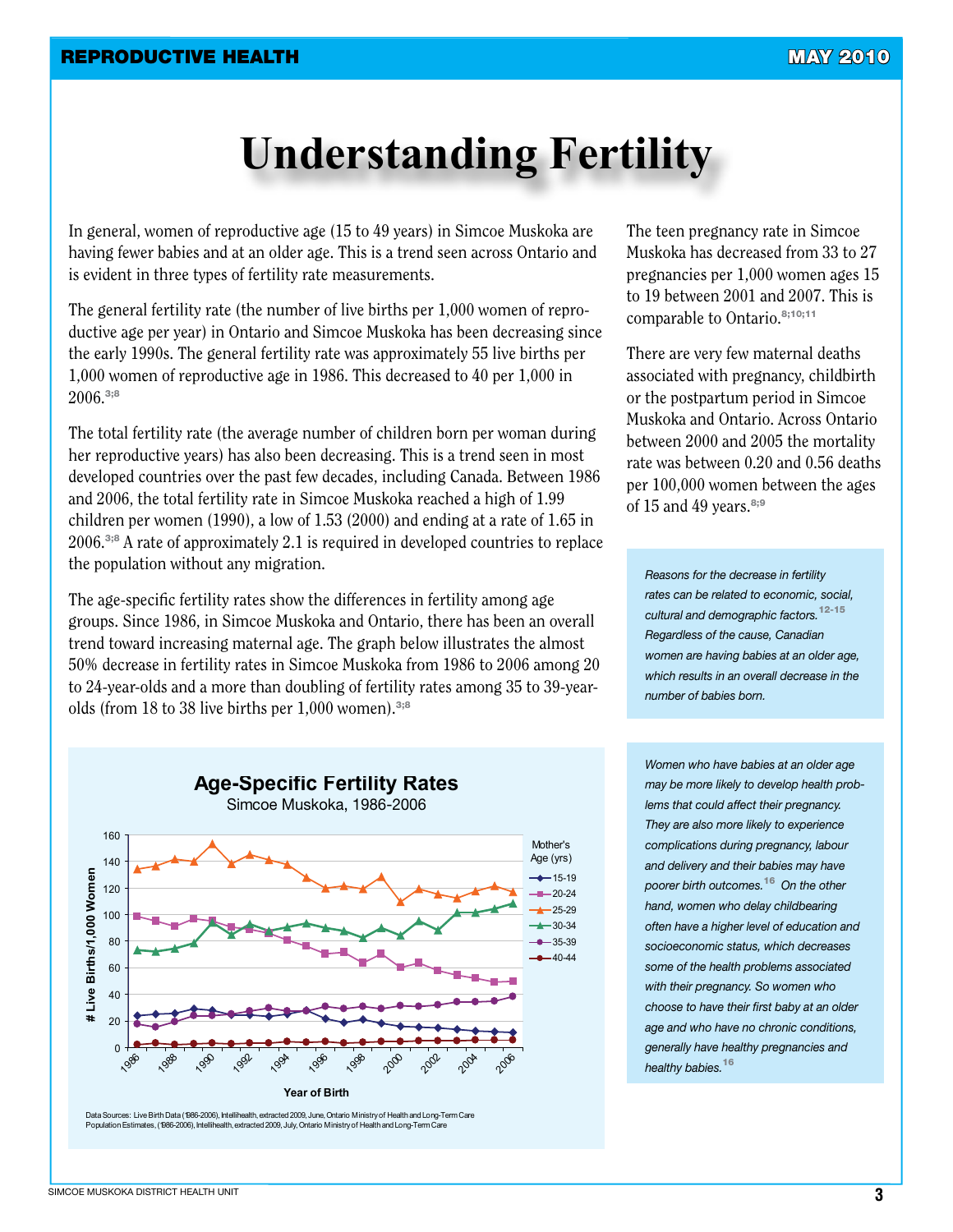# **Health Behaviours of Women of Reproductive Age**

Maternal health and well-being are key components of healthy pregnancies and birth outcomes. Understanding women's lifestyle choices and the social determinants of health provides insight into how the health of mothers and their babies can be improved. This section provides an overview of health behaviours and choices made by women of reproductive age in Simcoe Muskoka that can affect pregnancy in some way.

### *Preconception Health and Healthy Pregnancy*

Having a healthy pregnancy begins before conception. Eating according to *Canada's Food Guide*, exercising regularly and having regular checkups with a health care provider are ways a woman can maximize her own health as well as the health of any future baby. Lifestyle choices made by a mother before and during pregnancy can also affect the health of the unborn child. These choices can affect the child for his or her entire life. Maintaining a healthy weight and avoiding alcohol and other drugs including tobacco during pregnancy all contribute to optimal maternal and infant health.

#### **Physical Activity**

• In Simcoe Muskoka in 2007/08, 30% (95% confidence interval 25%, 35%) of all women ages 15 to 49 were physically active. This was significantly higher than the Ontario percentage of 23% (22%, 25%).<sup>17</sup>

*Women who are physically active before and during pregnancy are more likely to maintain a healthy weight and have a baby with a healthy birth weight. They are also better able to maintain a positive outlook and cope with the challenges of pregnancy.* 

#### **Healthy Weight**

• In 2007/08 in Simcoe Muskoka, 35% (30%, 41%) of women ages 15 to 49 reported a height and weight that classified them as overweight or obese. Ontario reports the same percentage.<sup>17</sup>

*Women who start a pregnancy overweight or obese are more likely to gain excess weight during their pregnancy and continue this weight gain pattern over time. Complications of excess gestational weight gain include an increased risk for Caesarean delivery and delivering a newborn*  with an excessive birth weight. In addition, the challenges of excess weight gain extend into the *postpartum period as obese women are less likely to initiate breastfeeding.*<sup>18</sup>

• In 2007/08, less than half of women ages 15 to 49 in Simcoe Muskoka ate enough fruits and vegetables to maintain a healthy weight. The percentage who reported eating more than five servings per day was 43% (38%, 49%), which is on par with other Ontario women.<sup>17</sup> Since then, Health Canada has increased the recommended intake of fruits and vegetables to 7 to 10 servings per day.

*Eating a well-balanced diet ensures that a woman has the essential nutrients for proper health and well-being. Not consuming the recommended amount of fruits and vegetables puts one at greater risk for becoming overweight or obese.*<sup>18</sup>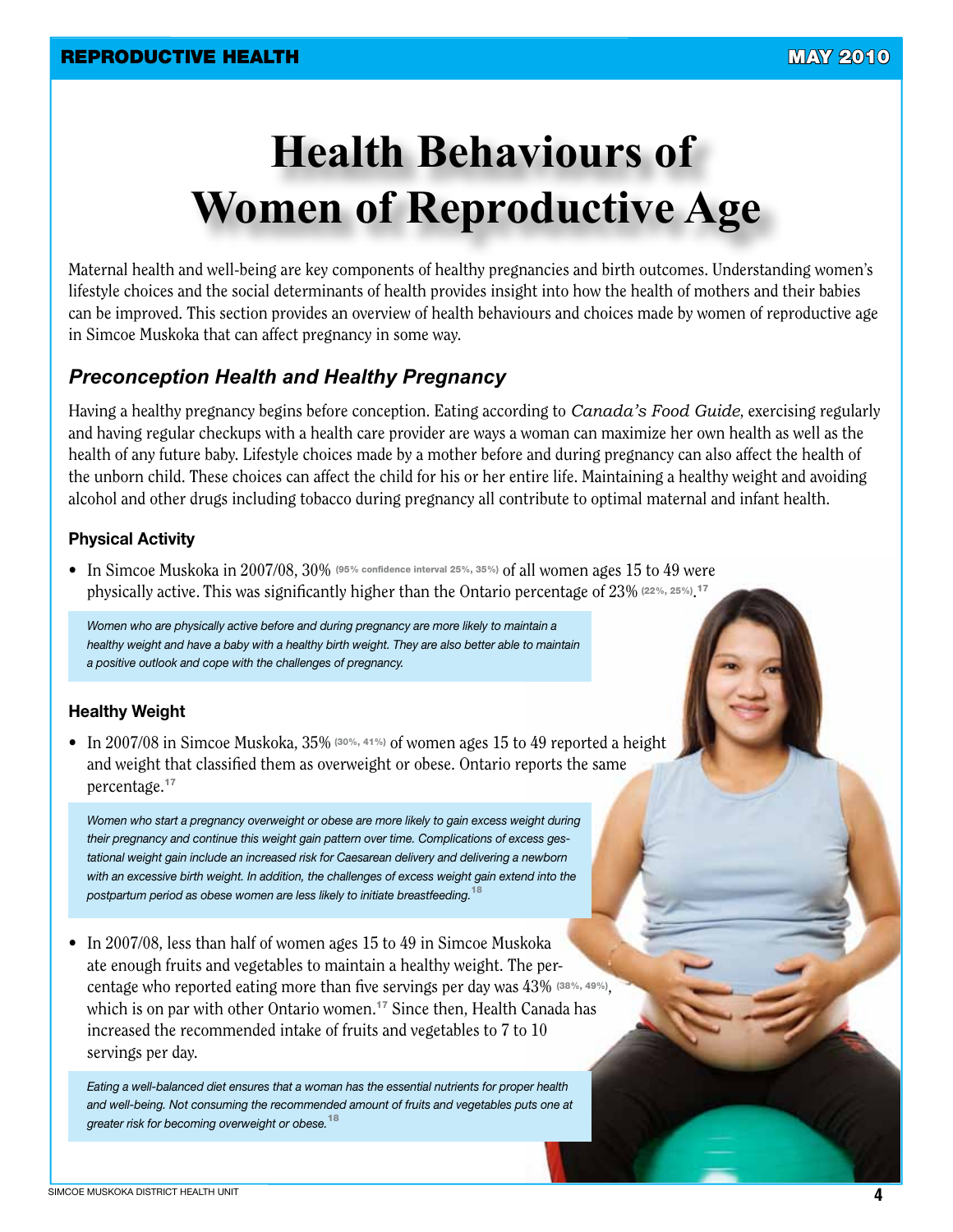#### **Vitamin Supplements**

• In Simcoe Muskoka in 2007, 64% (47%, 78%) of women ages 15 to 55 who gave birth in the past five years took a folic acid supplement before their last pregnancy. This is similar to the Ontario percentage of 59% (55%, 63%).<sup>17</sup>

*Folic acid or folate (one of the 'B' vitamins) is essential to the normal development of an unborn baby's spine, brain and skull, especially during the first four weeks of pregnancy. Folate also supports the pregnant woman's expanding blood volume and growing maternal and fetal tissues. Eating according to Canada's Food Guide and taking a daily multivitamin that has 400mcg (0.4mg) of folic acid will help prepare the woman for a healthy pregnancy and can reduce the risk of a baby developing neural tube defects such as spina bifida. It is recommended that a folic acid supplement be taken daily at least three months before getting pregnant and throughout pregnancy.*

#### **Prenatal Care**

• In Simcoe Muskoka in 2007/08, 92% (87%, 95%) of women ages 15 to 49 had a regular medical doctor.<sup>17</sup> In 2008, 90% (82%, 97%) of women ages 18+ who were pregnant or had a baby in the past five years received prenatal care in the first trimester of their pregnancy.<sup>19</sup>

*Early prenatal care promotes the health and well-being of mothers, babies and families. Women who receive prenatal care early and regularly have better birth outcomes than those who do not.*<sup>20</sup>

#### **Breastfeeding**

• Many women think about how they will feed their baby before they get pregnant. In a 2003 Simcoe County survey, 91% (89%, 94%) of mothers who had given birth in the past year stated they planned to breastfeed their baby and the same percentage actually initiated breastfeeding.<sup>21</sup> In a more recent 2007/08 survey in Simcoe Muskoka, 93% (79%, 98%) of women who had given birth in the past five years initiated breastfeeding with their newborns.<sup>17</sup>

*Health Canada recommends that infants be exclusively breastfed for the first six months of life to achieve optimal growth, development and health.*22 *After that, breastfeeding should continue with the gradual introduction of solid foods for two years and more. Breastfeeding within the first hour following delivery is associated with increased exclusive and long-lasting breastfeeding.*23 *For many women, breastfeeding support and education during pregnancy and the postpartum period are essential to achieving these goals.*





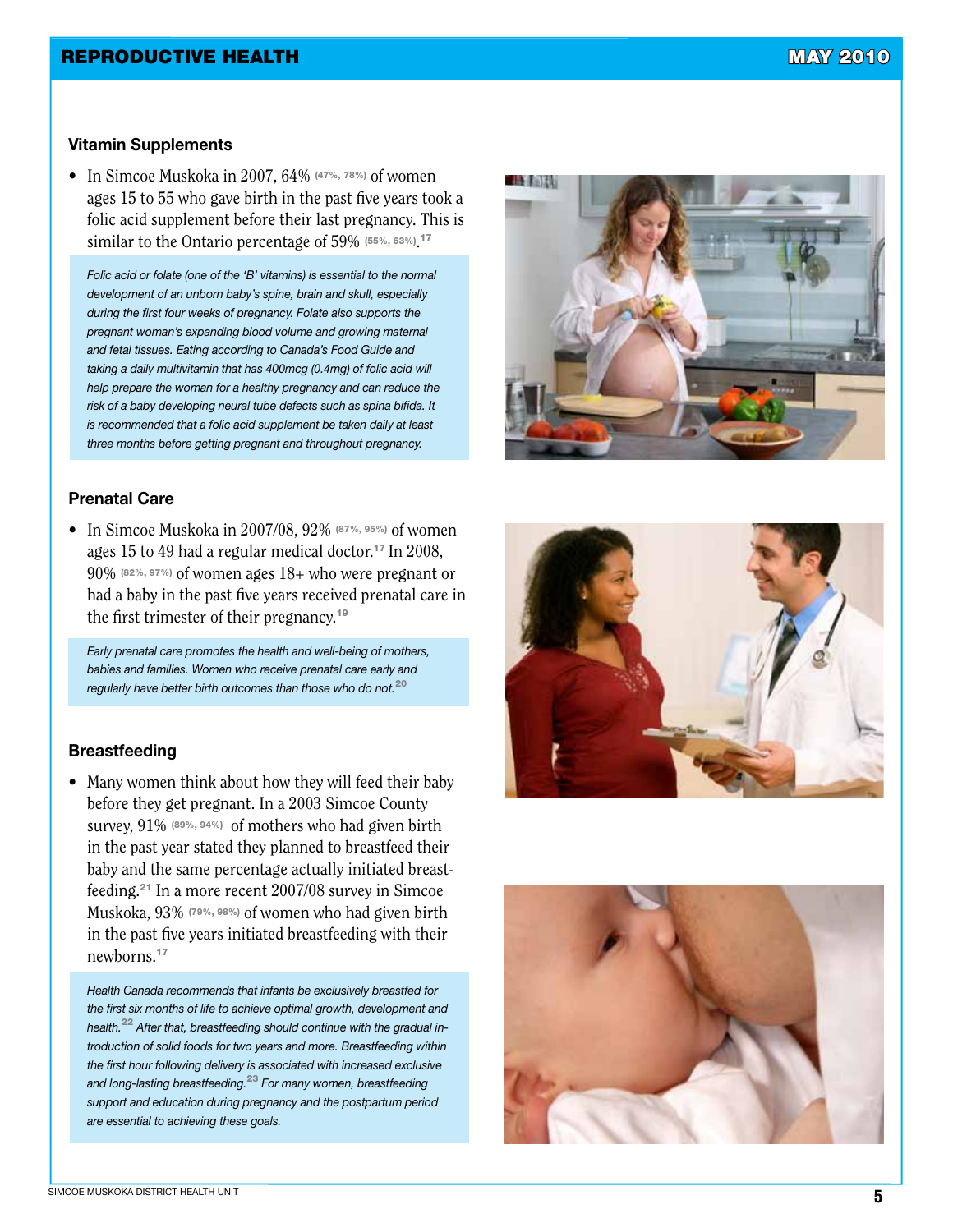#### **Alcohol Use**

• Between 2003 and 2007/08 in Simcoe Muskoka, an average of 45% (41%, 48%) of women ages 15 to 49 reported having a heavy drinking episode (5+ alcoholic drinks on one occasion) in the past 12 months. This was significantly higher than 34% (33%, 35%) reported by Ontario women.<sup>17</sup> Drinking alcohol during pregnancy is directly associated with Fetal Alcohol Spectrum Disorder (FASD) and many fetuses are inadvertently exposed to alcohol before a woman knows she is pregnant.

*Fetal Alcohol Spectrum Disorder (FASD) is a range of birth defects that may occur when a woman drinks alcohol while she is pregnant. It is the leading cause of preventable developmental delays. Alcohol can damage the baby's brain, organs and body and result in problems that will last a lifetime. Damage by alcohol to the fetus is most significant during the early weeks of pregnancy when a woman may not know she is pregnant. No amount or type of alcohol is safe during pregnancy and there is no safe time to drink alcohol while pregnant. Women who are pregnant or trying to become pregnant should not drink any alcohol.* 

#### **Tobacco Use**

• In Simcoe Muskoka in 2007/08, 10% (6%, 18%) of women who gave birth in the previous five years smoked during their most recent pregnancy. This decreased from 18% (12%, 26%) in 2001. The percentage of pregnant women exposed to second-hand smoke has also decreased since 2001.<sup>17</sup>

*Smoking during pregnancy is the largest preventable cause of fetal and infant ill health and death. It may increase the risk of ectopic pregnancy by up to 250% and the risk of miscarriage is higher in women who smoke. Women who smoke during pregnancy are also at risk for complications that affect the placenta, have babies who are on average 200-250 g (6.5-8 oz) lighter than those of non-smokers and are at increased risk of having premature babies. These conditions may have long-term health consequences for the baby. Furthermore, babies of women who smoke during pregnancy are more likely to suffer from perinatal death (either stillbirth or neonatal death). The greater the number of cigarettes smoked during pregnancy, the greater the risk of perinatal death.*<sup>24</sup>

#### **Chronic Diseases**

• The graph to the right shows the percentage of women, ages 15 to 49 years, between 2003 and 2007/08 in Simcoe Muskoka and Ontario who reported being diagnosed by a doctor with one or more of the following chronic conditions: asthma, mood disorder, diabetes and hypertension.<sup>17</sup>

*Women who enter into pregnancy with chronic conditions may need additional medical care and are also at increased risk for a number of different complications.* 



#### **Selected Chronic Conditions, Females 15 to 49 years,**  Simcoe Muskoka, 2003 to 2007/08 (combined)

Data Source: Canadian Community Health Survey Cycles 2.1 (2003), 3.1 (2005) and 4.1 (2007/08)

*Behaviours that increase risk for chronic diseases among women of reproductive age are evident in Simcoe Muskoka. Physical inactivity, obesity, overweight, inadequate fruit and vegetable intake, along with smoking and alcohol consumption, are all modifiable risk factors that affect the health of the mother as well as the lifelong health of her infant.*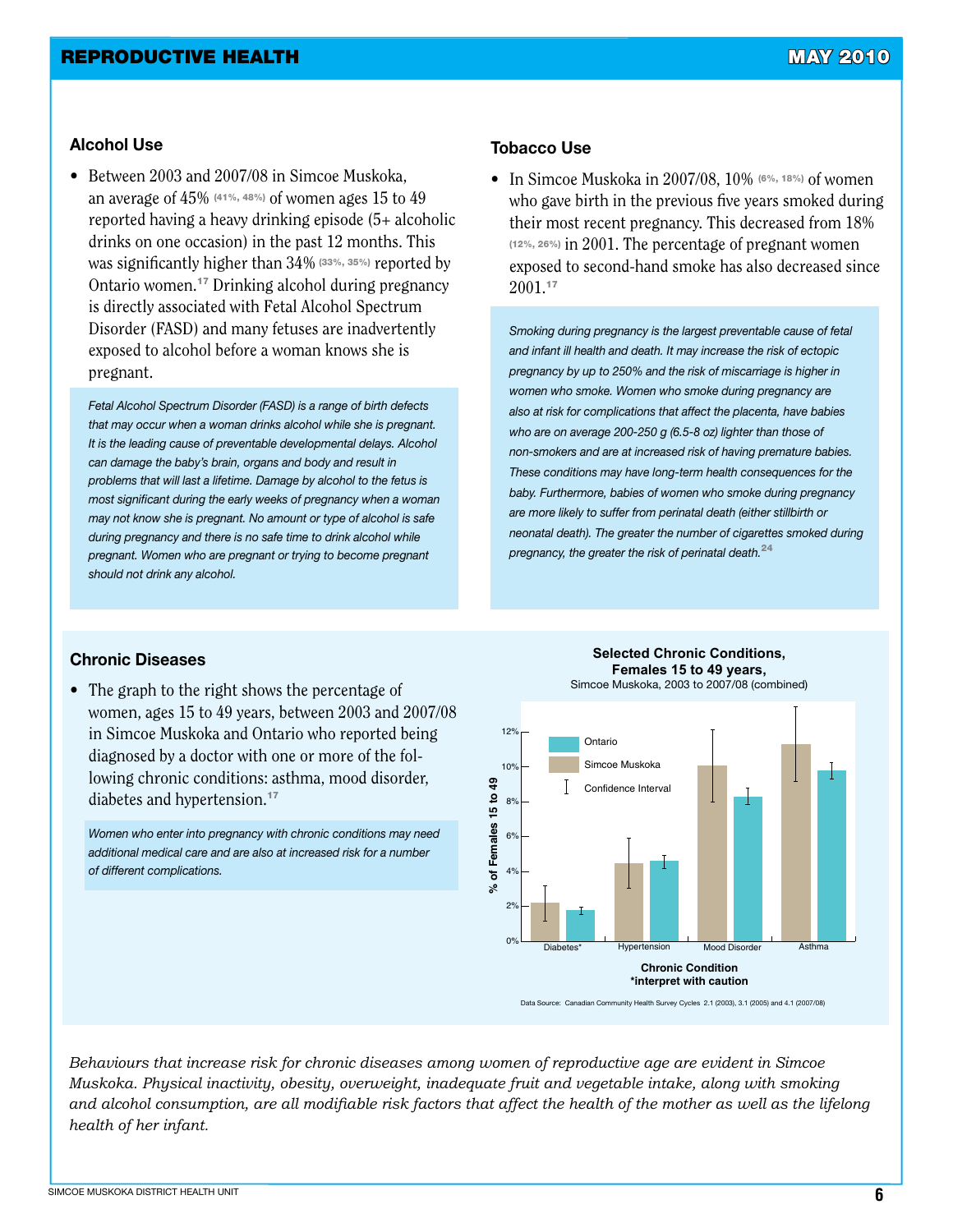### **Social Determinants of Health**

A woman's life circumstances play a major role in determining the health of her baby. Known as "social determinants of health" these circumstances include factors such as income and education level, social supports, physical environment and working conditions. For example, pregnant women with low income and education and few social supports may have poorer birth outcomes than pregnant women with higher incomes, education levels and strong social supports.

### **Income & Employment**

Women are more likely than men in Simcoe Muskoka to be unemployed, earn less money and raise their children without the support of a partner. For instance, after-tax income in Simcoe Muskoka is 25% lower for lone-parent families headed by women than those headed by men.<sup>2</sup> While unemployment fluctuates with the economic climate, Simcoe Muskoka consistently has a lower unemployment rate than Ontario. Nevertheless, both locally and provincially, women have a higher unemployment rate than men.<sup>2</sup> People with higher incomes generally live longer, healthier lives than people with lower incomes.<sup>25</sup>

Income and employment can influence a woman's mental and physical health and sense of well-being, which in turn can affect her baby. Generally, women suffer more depression and stress overload than men, often due to efforts to balance work and family life.<sup>26</sup> High levels of maternal stress correlate with adverse perinatal outcomes, specifically preterm labour and low birth weight.<sup>27</sup> Psychological stress can also lead to unhealthy behaviours in women such as smoking, poor weight gain and alcohol and other drug abuse, all of which are associated with adverse birth outcomes.<sup>27</sup>

### **Education**

Women who are better educated are more likely to engage in healthful behaviours such as supplementing prenatally with folic acid, seeking early prenatal care, attending prenatal education and exclusively breastfeeding for six months. As well, the rates of preterm birth, small for gestational age, stillbirth, infant mortality, smoking, exposure to second-hand smoke and alcohol consumption during pregnancy all decrease as the level of the mother's education increases.<sup>28</sup>

In general, education levels are lower in Simcoe Muskoka than Ontario.<sup>2</sup>

### **Social Supports**

Whether planning to become a parent or expecting a new baby, a strong social network is essential for all mothers to be, especially if they are on their own. A network of friends and family members can provide both emotional and material support.<sup>27</sup> Of the lone-parent families in Simcoe Muskoka, 80% were headed by females.<sup>2</sup>



*Overall, women of reproductive age in Simcoe Muskoka reflect their Ontario counterparts. Nevertheless, women rank more poorly than men when it comes to several key social determinants of health. Improving reproductive health for women in Simcoe Muskoka requires a collaborative approach involving policy makers, practitioners, community supports and efforts by women themselves.*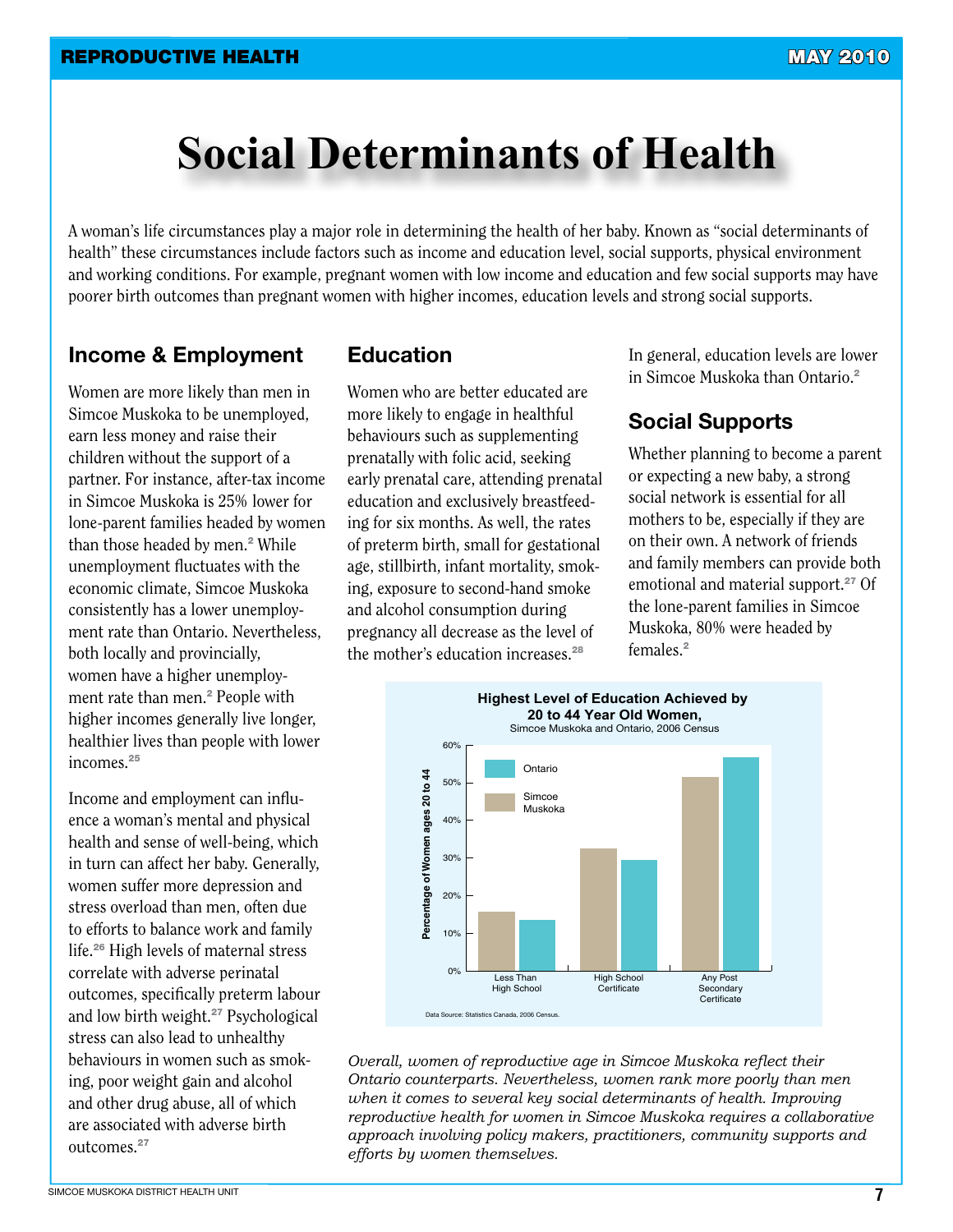## **Influencing Reproductive Health**

The Ontario Public Health Standards (OPHS) describe the work health units are required to do. The OPHS goals for Reproductive Health in Ontario are: to enable individuals and families to achieve optimal preconception health; experience a healthy pregnancy; have the healthiest newborn possible; and be prepared for parenthood.<sup>29</sup> The Simcoe Muskoka District Health Unit works with individuals and community partners to achieve these goals in a variety of ways.

The *Healthy Babies Healthy Children* program supports pregnant women and families with new babies by providing home visits from public health nurses and family home visitors. The program offers support and information on pregnancy, breastfeeding, parenting and child development as well as referrals to community services. In 2009, public health nurses and family home visitors carried out 4,026 home visits in Simcoe Muskoka.<sup>30</sup>

The *Getting Ready for Baby* series helps expectant parents prepare for their new baby. Topics covered include healthful newborn behaviour and appearance, breastfeeding, infant safety and the transition to parenthood. The series is offered in locations throughout Simcoe Muskoka and is free of charge. Public health nurses support pregnant women who are at risk of not breastfeeding to make informed infantfeeding decisions through the *Prenatal Breastfeeding Education Project*.

Other public health programs and services that support optimal reproductive health are:

- Sexual health clinics where clients can access contraception as well as testing and treatment for sexually transmitted infections.
- Vaccine preventable disease clinics for immunization against diseases such as Hepatitis B and Human Papilloma Virus.
- Tobacco and alcohol programming to improve health and reduce chronic disease and injury among residents of Simcoe Muskoka.
- Programs to address environmental issues such as air quality and safe water.



To learn more about these reproductive health and other health unit programs, contact *Your Health Connection* by phone at 1-877-721-7520 or the health unit's website: www.simcoemuskokahealth.org.

*Your Health Connection* links residents to information and resources about all health unit programs and services. Information about reproductive and other health statistics can be found at the health unit's HealthSTATS website: www.simcoemuskokahealthstats.org.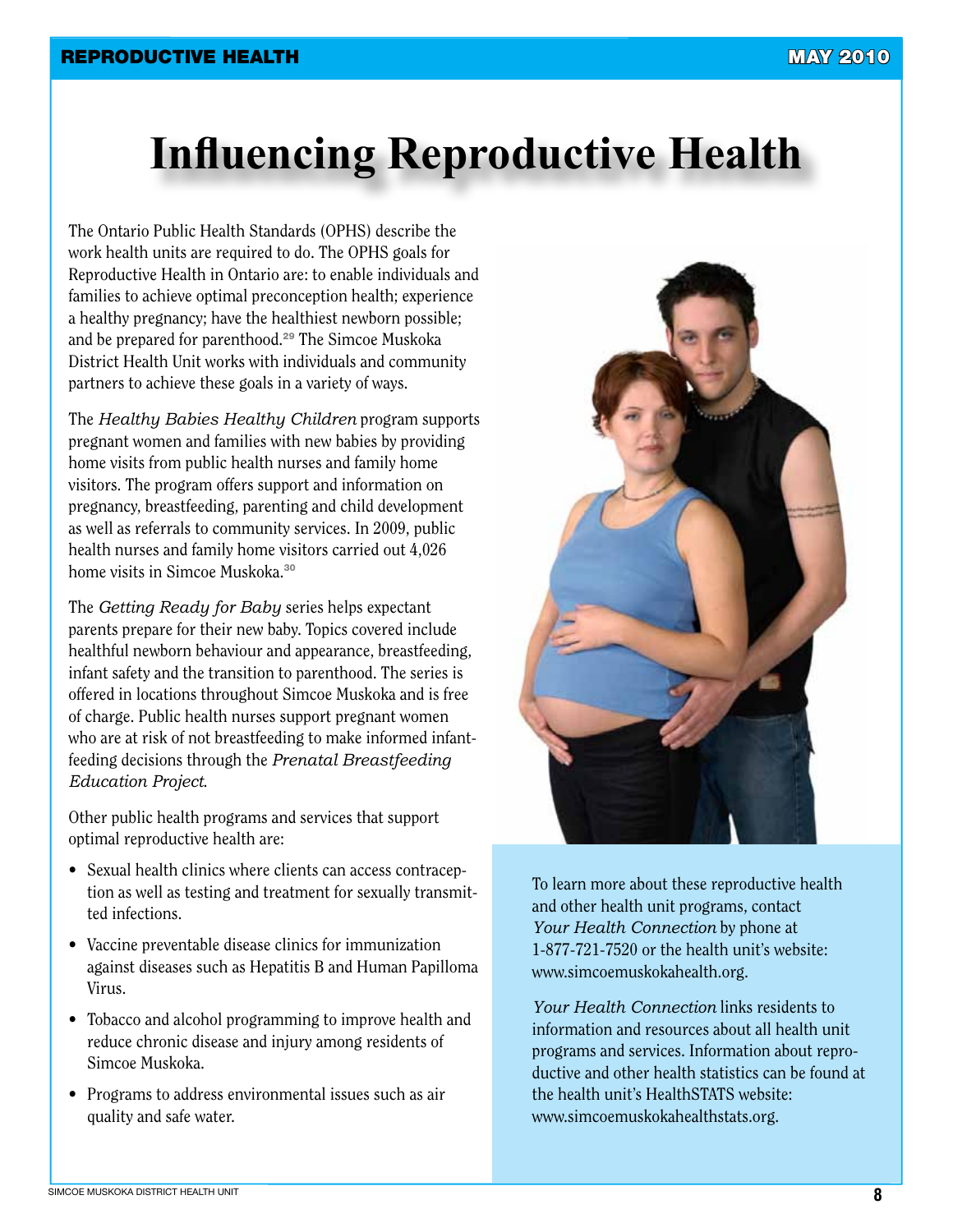# **Supporting Reproductive Health Through Partnerships**

The Simcoe Muskoka District Health Unit works with local health care professionals to meet the reproductive health needs of the community. The *20 Hour Breastfeeding Course for Health Care Professionals* is offered biannually to enable health care providers to educate and support breastfeeding women. It also strengthens the knowledge and skills of health care professionals towards successful implementation of the Baby-Friendly Initiative™ to promote and support breastfeeding in health care settings.

Public health nurses also work with local midwifery practices to increase access to smoking cessation materials for pregnant women, their partners and families.

Eating a well-balanced diet prenatally is an important step towards having a healthy baby. The *Canada Prenatal Nutrition Program (CPNP)* supports vulnerable pregnant women and women with babies up to six months of age to increase the incidence of healthy birth weights, improve the health of infants and mothers and encourage breastfeeding. Public health nurses work with local agencies to support at-risk pregnant women to improve their chances of having a healthy baby.





The *Reproductive Health Lesson Plan* helps youth to understand the importance of their health and how it relates to their future role as parents. The content helps teachers meet the expectations of the Ministry of Education's Ontario Curriculum for Grades 11 and 12 Health and Physical Education (2000). The health unit works with schools in Simcoe Muskoka to bring school administrators, teachers, students, parents and community partners together to promote health and wellness within the school community.

*By working collaboratively with community partners the Simcoe Muskoka District Health Unit supports women and their families to adopt healthful behaviourals. These partnerships also work to address the social determinants of health with the goal of enhancing the reproductive health status of women and babies in Simcoe Muskoka.*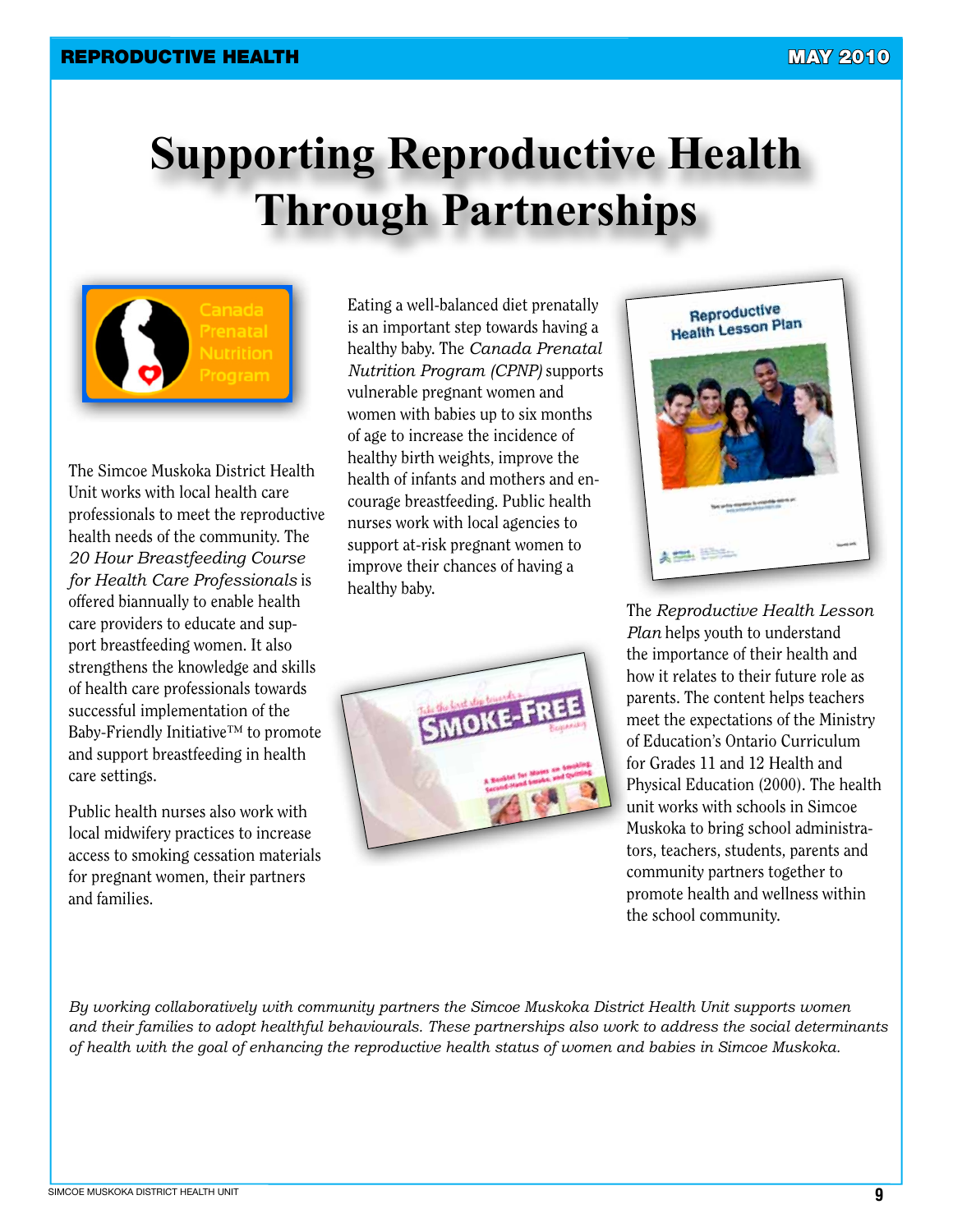#### **Definitions**

**Adverse birth/perinatal outcomes** – occur when a baby is born with less than optimal health.

**After-tax income** - is the total income minus federal, provincial and territorial income taxes

**Chronic disease** – is a disease that is long-lasting or recurrent.

**Congenital anomaly** – is a physiological or structural abnormality that is present at the time of birth.

**Diabetes** – is a disorder characterized by high blood glucose in which the pancreas does not produce enough insulin or the body does not properly use the insulin it makes.

**Gestation** - is the period of time spent in the uterus between conception and birth

**Gestational age** – is the age of a fetus or newborn, expressed in weeks dating from the first day of the mother's last menstrual period. It is subject to error due to recall, post-conception bleeding, irregular or long/short menstrual cycles, delayed ovulation, and unrecognized fetal loss. Gestational age may be somewhat more accurate in recent years due to ultrasounds.

**Gestational weight gain** – is the amount of weight a woman gains during her pregnancy.

**Infant** – is a child between zero and one year of age

**Live Birth** – is the complete expulsion or extraction from its mother of a product of conception, irrespective of the duration of the pregnancy, which, after such separation, breathes or shows any other evidence of life such as heartbeat, umbilical cord pulsation, or definite movement of voluntary muscles, whether the umbilical cord has been cut or the placenta is attached. A live birth is not necessarily a viable (capable of sustaining life) birth. Live births weighing < 500 grams are excluded from calculations in this report because registration of these births as live births varies over time and geography.

**Low birth weight** – is an infant weighing between 500 (1lb 2oz) and 2499 grams (5lbs 8oz) at birth regardless of gestational age.

**Multiple births** – occur when more than one fetus is carried to term in a single pregnancy.

**Neonatal** – relates to the infant during the first month after birth.

**Neural tube defects** – are abnormalities in the development of the spinal cord, skull and brain, resulting from failure of the neural tube to close properly during fetal development.

**Overweight/obese** – are labels for ranges of weight that are greater than what is generally considered healthy for a given height. Health Canada defines overweight as having a Body Mass Index (BMI) between 25 and 29.9; and obesity as having a BMI>=30.0.

**Pregnancy Rate** – is the number of pregnancies per 1,000 women in a specified time period. Pregnancy includes live births, still births and therapeutic abortions. Miscarriages and ectopic pregnancies are not included.

**Physically active** – is when enough metabolic energy has been expended during leisure time over the past three months to give some cardiovascular benefit.

**Postpartum** – is the period beginning immediately after the birth of a child and extending for six weeks.

**Preterm birth** – is a birth that occurs prior to 37 weeks gestation.

**Reproductive years** – begin in girls during puberty and end when menstruation ceases at menopause. During the reproductive years, pregnancy may occur as the result of unprotected sexual intercourse.

**Singleton births** – occur when one fetus is carried to term in a single pregnancy.

**Small for Gestational Age (SGA)** – refers to a baby who is smaller than 90% of babies of the same gestational age for singleton infants born in Canada between 1994 and 1996. This reference was created during a period of increased availability of ultrasound confirmation of gestational age, and it is gender-specific.

**Spina bifida** – is a birth defect that involves the incomplete development of the spinal cord or its coverings.

**Still birth** - is a product of conception of 20 or more weeks gestation or fetal weight of 500 grams or more, which did not breathe or show other signs of life at delivery. At what gestational age a miscarriage becomes a stillbirth depends on the policy or law of that province, region or country.

**Termination of pregnancy** – is the active removal of the human embryo or fetus from the uterus before the stage of viability, or 20 weeks gestation.

**Therapeutic abortion** – is the deliberate termination of a pregnancy resulting in the death of the fetus or embryo. It is used to refer to induced abortions rather than spontaneous abortions or miscarriages.

**95% confidence interval** – indicates the interval or range within which the true population percentage probably lies. The reason for using confidence intervals is the uncertainty, or sampling error, associated with using results obtained from a sample to draw conclusions about the entire population from which the sample was drawn. The 95% confidence interval can also be interpreted as being 95% likely to include the percentage value we would have obtained if we had studied every member of the target population.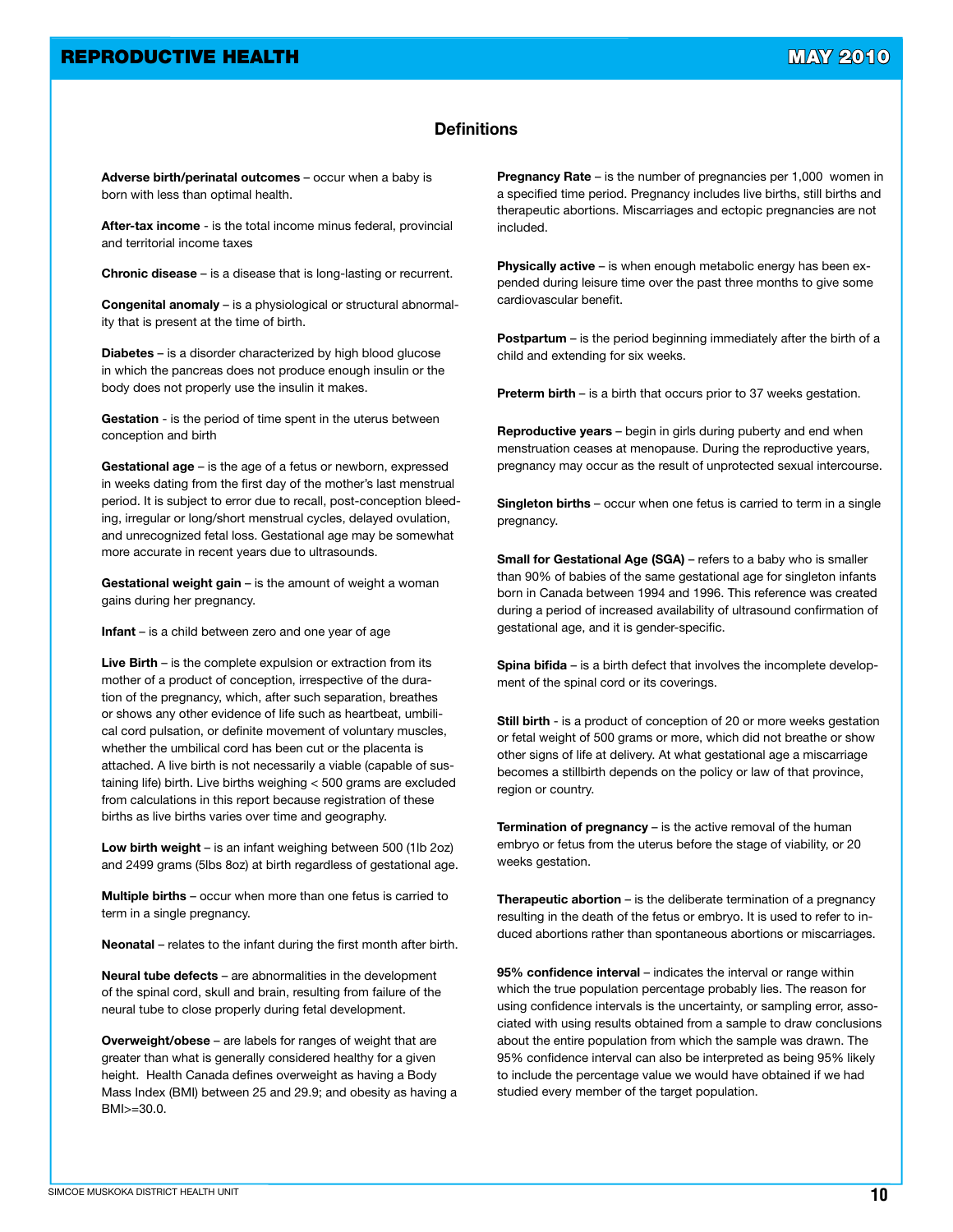#### **Data Sources**

**Birth data:** Information on live births is collected by the Office of the Registrar General (ORG) using the birth registration form completed by parents and the Physician Notice of Birth or Stillbirth form (PNOB). Live birth registration is required by law. Data from the parent registration form may be subject to some recall bias. Data are analyzed by the residence of the mother, not by where the birth occurred. Audits have shown an increase in unregistered births (up to approximately 3% of all births) in districts of Ontario that charge a service fee for birth registration, and for infants who die within days of the birth.

**Canadian Community Health Survey (CCHS):** CCHS is an ongoing population health survey conducted by Statistics Canada to provide cross-sectional (at one point in time) estimates of the factors that influence the health of the population, health status of the population and use of the health system by the population for 126 health regions across Canada. CCHS share file data is provided to the health unit by the Ontario Ministry of Health and Long-Term Care. The health unit has CCHS share files for cycles: 1.1 (2000/01), 2.1 (2003) 3.1 (2005) and 4.1(2007/08). Respondents 12 years of age and older were randomly selected, one per household. The target population of the CCHS includes household residents in all provinces and territories, with the exclusion of populations on Indian Reserves, Canadian Forces Bases and some remote areas.

**Canadian Congenital Anomalies Surveillance System (CCASS):** This database provides birth prevalence rates for selected congenital anomalies in Canada. Live births up to one year of age and registered stillbirths are captured by CCASS. Data are primarily collected from the Canadian Institute for Health Information (CIHI) acute in-patient abstract file "Discharge Abstract Database" (DAD). CCASS data are coded according to the International Classification of Diseases, Ninth Edition (ICD-9). One of the most significant limitations is the inability to monitor the impact of prenatal diagnosis on the birth prevalence of selected congenital anomalies. Affected pregnancies that are terminated prior to meeting the jurisdictional criteria for a stillbirth are not captured in CCASS data.

**Census:** The Canadian Census is conducted by Statistics Canada every five years to provide a reliable source for describing the characteristics of Canada's people, dwellings and agricultural operations. The Census provides the population and dwelling counts not only for Canada, but also for each province and territory and for smaller geographic units such as cities or districts within cities. The Census also provides information about Canada's demographic, social and economic characteristics. The most recent Census of Canada took place on May 16, 2006.

**Death data:** Mortality data are derived from death certificates completed by physicians, which are collected by the Office of the Registrar General (ORG). The cause of death reported is that which initiates the sequence of events leading to death. Consequently, there may be some uncertainty in classifying when there are multiple causes of death. Determining true cause of death may be influenced by the social or legal conditions surrounding the death and by the level of medical investigation, e.g. AIDS and suicide. Data are analyzed by the residence of the deceased, not where the death occurred. Records for Ontario residents who die outside of the province are not available.

**Hospitalization data:** Data are collected from each patient's chart at the time of discharge from hospital and are recorded on an abstract provided by Canadian Institute for Health Information (CIHI). The abstract collects information on the patient and the nature of their stay. One abstract is completed for each separation (stillbirth, death, discharge) from the hospital. The data are reported for completed cases only. Hospitals do not report on cases that are still being treated. The data represents the number of discharges, not the number of people.

**Infant Feeding Survey (IFS):** This survey was conducted in 2002/03 on 500 mothers who gave birth and lived in Simcoe County about their infant feeding experience. Mothers gave their voluntary consent at hospital discharge, during a public health nurse follow-up or when asked by their midwife. Interviews were conducted by telephone in two separate interviews, first at six weeks after birth, then again at six months after birth.

**Integrated Services for Children Information System (ISCIS):** ISCIS is a data system used for collecting information for the Healthy Baby Healthy Children (HBHC) program. A Postpartum Screen is generally applied in hospital by maternity nurses consisting of questions designed to identify factors associated with risk of parenting problems. This screen aims to reach all women (consenting) who give birth in Ontario, and is the main source of information in ISCIS. A number of other HBHC Program screens and assessments can be entered into ISCIS including: Larson Prenatal Screen, Brief Assessment and In-Depth Family Assessment.

**Population Estimates:** The source data used are population estimates by single year of age (up to 90+) and sex for Ontario's Census Subdivisions (CSD). The population estimates are produced by the Demography Division, Statistics Canada, and are based on the 1986, 1991, 1996, 2001 and 2006 Census counts adjusted for net undercoverage.

**Rapid Risk Factor Surveillance System (RRFSS):** RRFSS is an ongoing monthly telephone survey that occurs in various public health units across Ontario. Every month, a random sample of 100 adults aged 18 years and older in each participating health unit area is interviewed regarding awareness, knowledge, attitudes and behaviours about topics and issues of importance to public health. These can include: smoking, sun safety, use of bike helmets, water testing in private wells, air quality, etc. The telephone survey is conducted by the Institute for Social Research at York University on behalf of the Simcoe Muskoka District Health Unit.

**Therapeutic Abortion Summary:** Information on therapeutic abortions (TAs) is collected by hospitals and clinics and provided to the Ontario Ministry of Health. The information is provided voluntarily by hospitals but is considered to be relatively complete. Since clinics must provide the information as a condition of their license, the data essentially capture all in-clinic TAs. Data are based on the client's residence, not where the TA was performed. TAs performed out-of-province are not included.